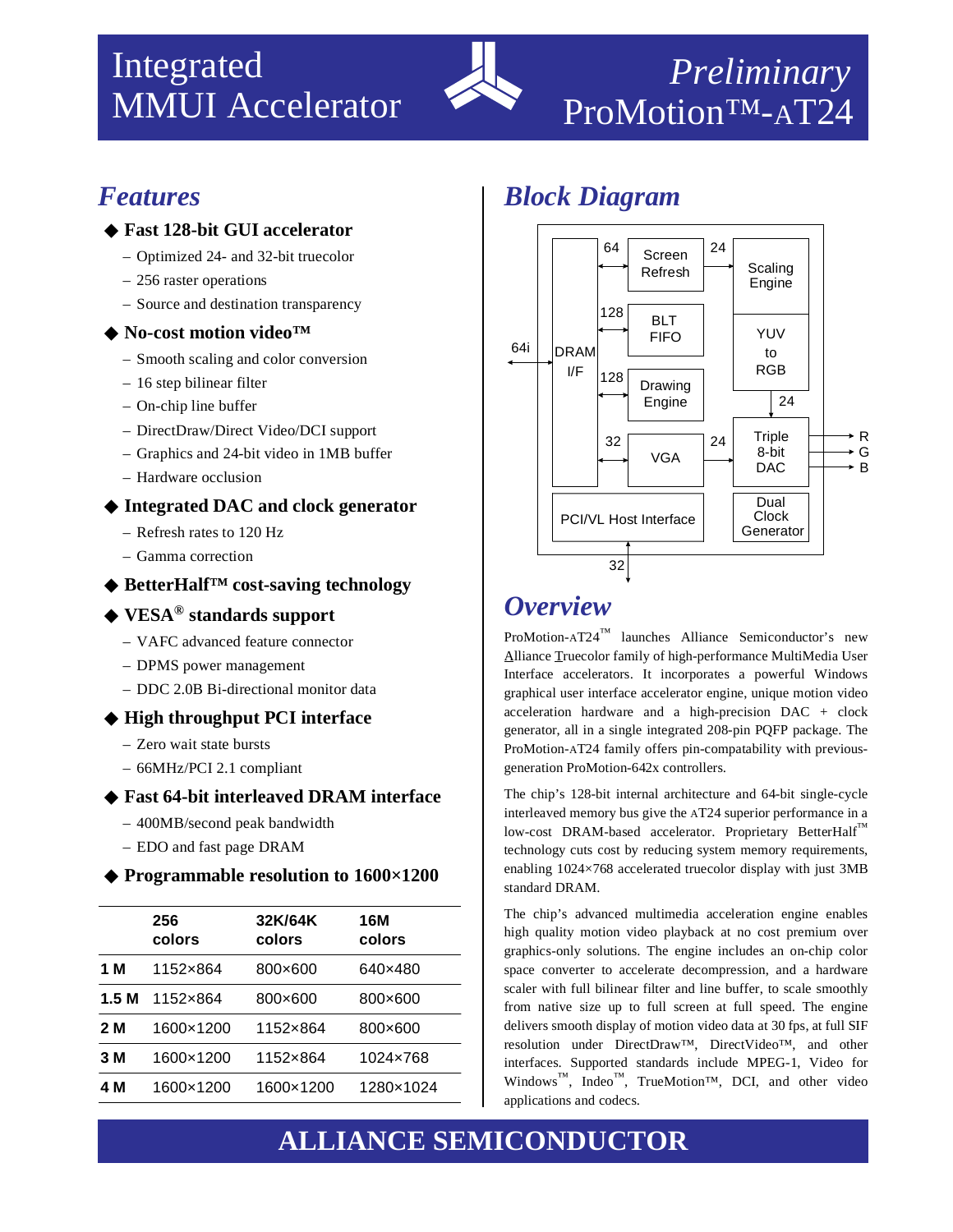## ProMotion-AT24

## *Software Drivers*

- ◆ **Microsoft® Windows95™**
- ◆ **Microsoft DirectDraw™ & DirectVideo™**
	- Codec-neutral, multi-vendor standards
- ◆ **MS Windows™ 3.X with DCI**
	- Flat-model optimized drivers
	- Switch resolutions on the fly
	- Virtual desktop to 1600×1200
- ◆ **Microsoft Video for Windows**
- ◆ **AutoDesk® ADI**
	- AutoCAD®, AutoShade®, 3D Studio
- ◆ **Microstation™**
- ◆ **WordPerfect® 6.0**
- ◆ **OS/2™ Warp, 2.11, 2.1**
- ◆ Windows NT™
- ◆ **NeXTStep™**
- ◆ **SCO Open Desktop™**
- ➯ *Complete, High-performance, Robust*

## *VGA BIOS*

- ◆ **Industry standard Phoenix® BIOS**
- ◆ **100% IBM® compatible**
- ◆ **VESA DPMS power management**
- ◆ **DDC 2.0B**
- ◆ **VESA BIOS extensions**

➯ *Compatible, User-friendly*

## *Manufacturing package*

- ◆ **Reference PCB designs**
- ◆ **OEM software utilities**
- ◆ **Customer software utilities**

➯ *Full customer support*

Alliance supports the ProMotion family with high-quality flatmodel optimized driver software. ProMotion drivers take full advantage of ProMotion-AT24 hardware and the latest software technology to accelerate real performance of real applications, from word processing and spreadsheets to the most demanding CAD programs and multimedia software.

The ProMotion driver set accelerates all major operating environments, graphics-intensive software, and motion video applications. With 100% VGA and VESA compatibility, ProMotion controllers can also run standard DOS and VBEcompatible applications directly without driver software.

Source code to ProMotion drivers is available to permit customization and differentiation.

ProMotion-AT24 controls an external VGA BIOS ROM for addin card applications. Binary and source code for the PhoenixView™ BIOS are available from Alliance.

ProMotion reference designs, OEM tools, and application notes reduce time-to-market. Alliance's OEM support and quality standards, developed over years as a high-volume system supplier to the PC industry, meet the strictest requirements.

 $\overline{\mathcal{A}}$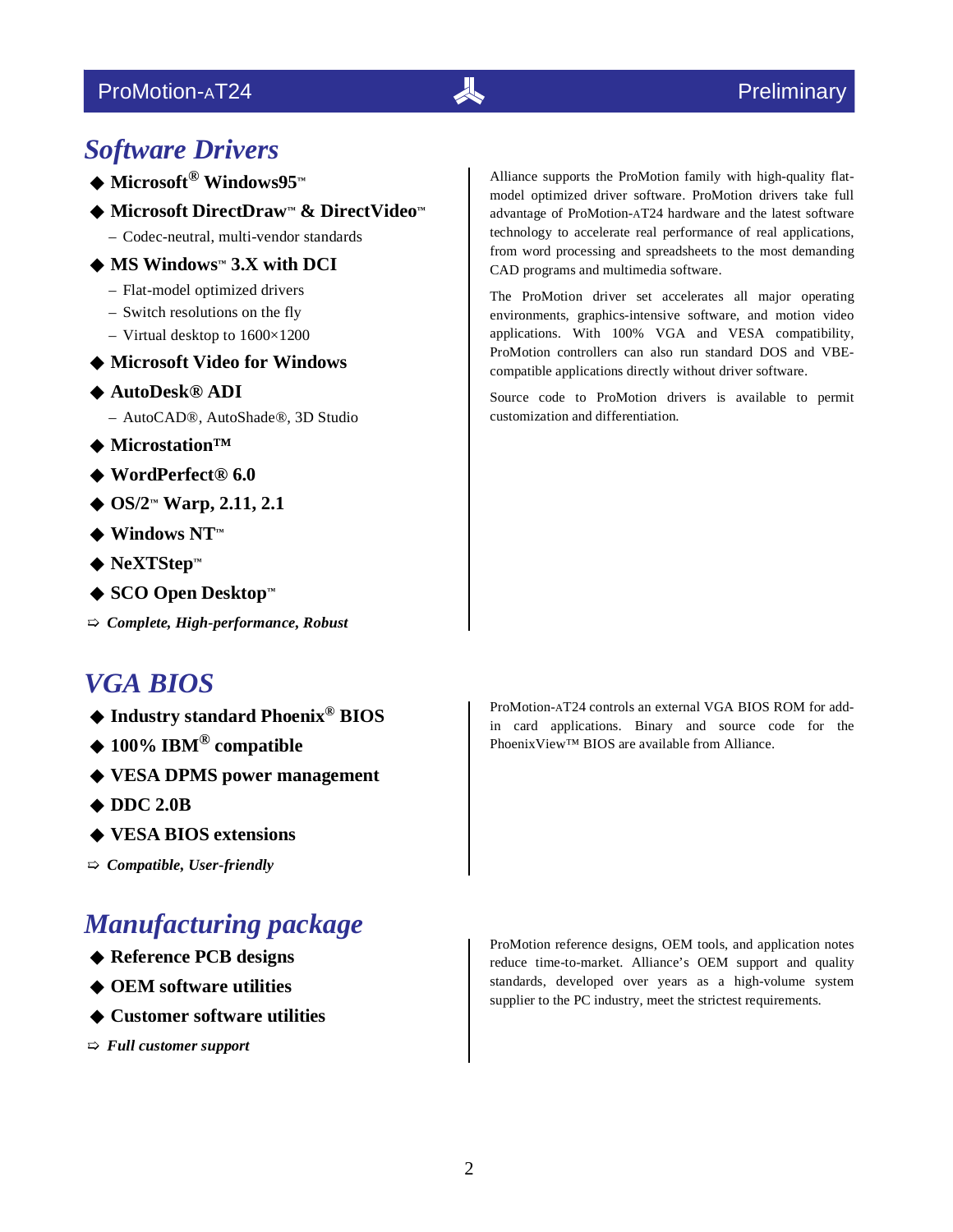## *No-cost motion video*

#### ◆ **Motion video application explosion**

- Entertainment
- Education
- Training
- Communications
- ◆ **Specialized requirements**
	- Color space conversion
	- vWindow™ scaling and pixel interpolation
	- 3X throughput by off-loading CPU
- ➯ *30 fps full-screen, full-motion display*

## *System Block Diagram*

#### **Host bus: PCI/VL**

Today's shift to multimedia user interface has created a need for motion video acceleration, just as the shift from text-based to graphical user interface created a need for GUI acceleration. As new graphics+video systems enter the market, graphics-only displays are going the way of yesterday's text-only terminals.

Motion video playback requires a small set of specialized operations which are CPU-intensive but can be accelerated with dedicated hardware. For a typical stored-video codec, off-loading color space conversion and scaling from the host CPU can increase throughput threefold, increasing frame rates and eliminating jerky dropped frames. ProMotion provides this acceleration, along with state of the art graphics performance, at no additional cost above graphics-only solutions.